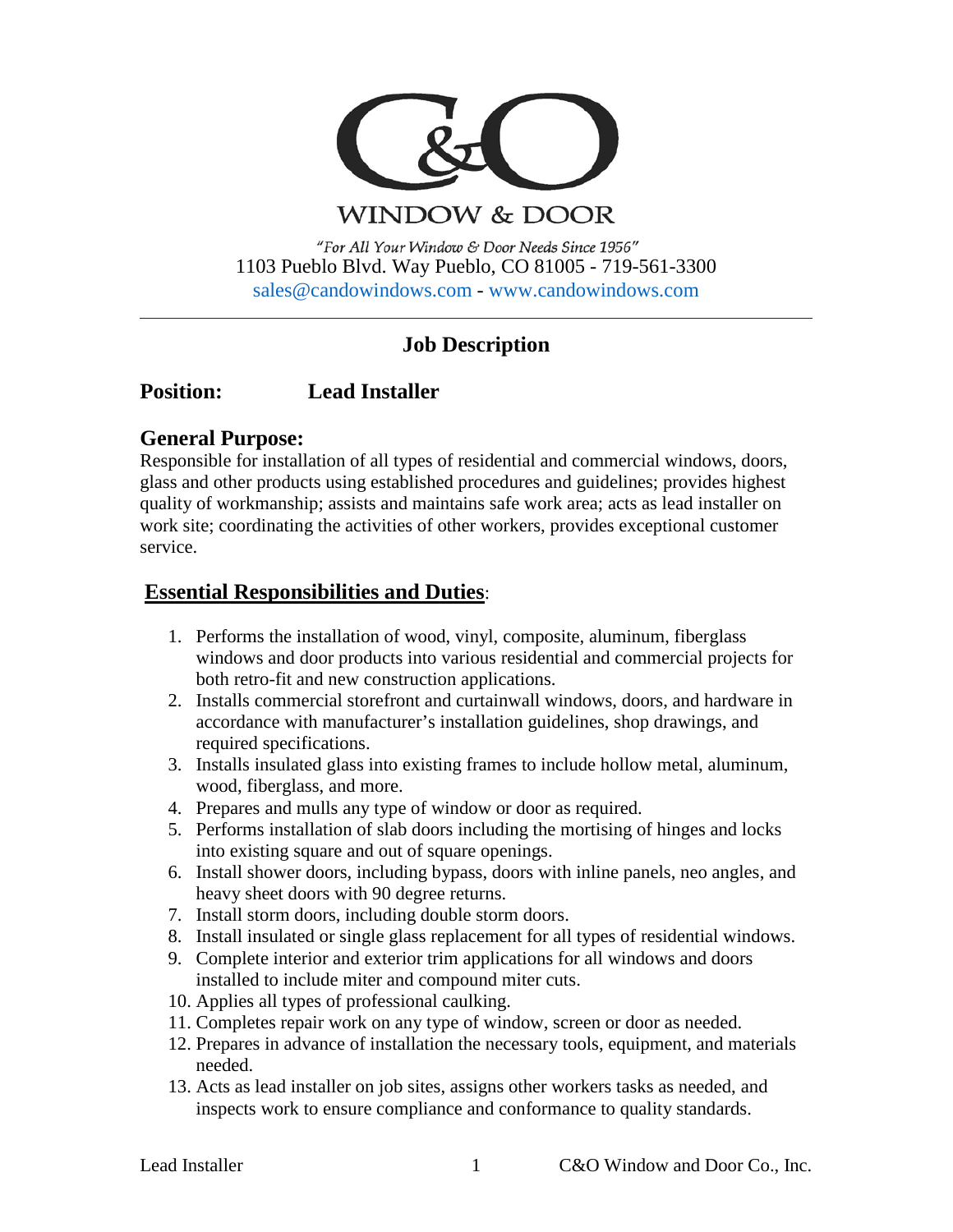- 14. Maintains job installation daily work sheets for time and materials used, completes records for construction superintendent and other records as needed.
- 15. Coordinates installation with customer, office personnel, other installers, warehouse and delivery personnel on daily activities scheduled.
- 16. Performs a variety of general labor duties including keeping job site clean and safe, disposing of unnecessary materials.
- 17. Maintains vehicle, equipment, and tools in working order.
- 18. Provides and requests information from customers and/or contractors as needed.
- 19. Perform related duties and responsibilities as required.

## **Job Qualifications:**

#### **Knowledge of:**

- OSHA safety policies and compliance with safety requirements.
- Basic interpretation of blueprints, detail sheets, fabrication, and flashing applications and construction worksites.
- All safety requirements and hazardous safety glazing applications and locations.
- Installation Specifications for product and materials sold.
- Power tools and equipment, including table saw, chop saws, circular saws, reciprocating saws, and all other tools associated with the installation of all types of window and doors.
- Basic mathematical calculations.
- Building codes and regulations.

#### **Ability to:**

- Deliver exceptional customer service.
- Decide, establish, lay out and plan the activities and materials required for proper installations.
- Analyzes and resolves work site problems, or assists others to solve installation problems.
- Coordinate and lead the activities of other workers on the job site.
- Cut stucco, siding, and work with masonry openings and all other exterior fascia.
- Safely set up and use scaffolding or operate power lifts.
- Operate all power tools and equipment.
- Establish and adjust work procedures to meet installation schedules.
- Understand and follow oral and written instructions.
- Present technical information to management, co-workers, customer, and/or contractors in an accurate and effective manner.
- Read and understand technical forms, blueprints, manufacture documents, and specifications.
- Communicate clearly and concisely, both orally and in writing.
- Understand and maintain confidentiality of company information/records.
- Analyze and interpret applicable installation information.
- Establish and maintain effective working relationships.